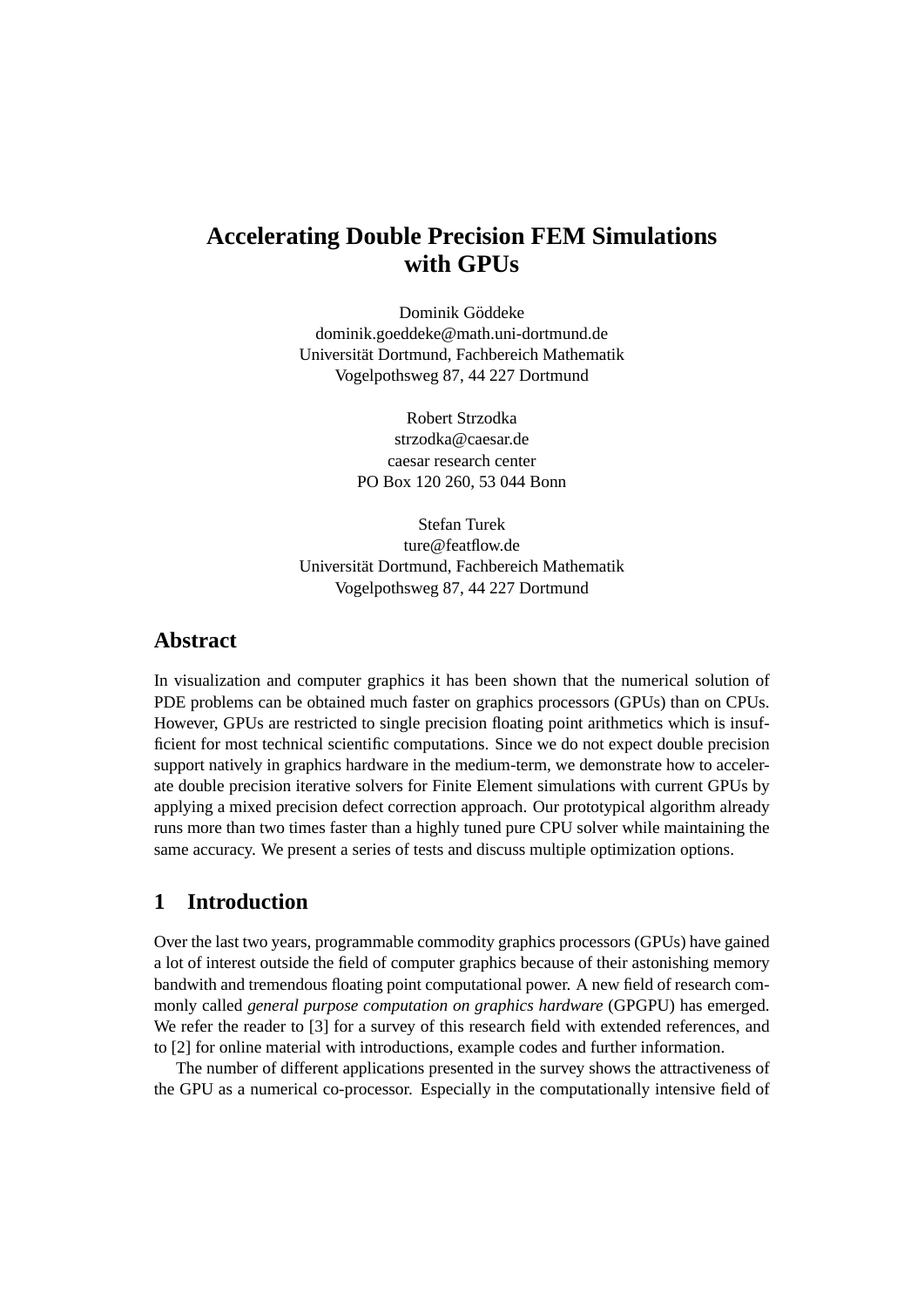partial differential equations (PDEs) various problem types such as the diffusion equation, the wave equation, the Poisson problem or the Navier-Stokes equations have been successfully implemented [\[3\]](#page-5-0). GPUs are particularly suitable for these computations as Finite Difference or (structured) Finite Element Method (FEM) schemes map naturally to the datastream based paradigm that GPUs employ. However, in real-world problems which require a highly accurate solution, GPUs have not been used so far due to the restricted computational precision. Current GPUs support quasi-IEEE 754 conformal *half* (s10e5) and *single* (s23e8) precision floating point formats, and we do not expect native hardware support for *double* (s52e11) precision arithmetics in the medium-term. Double arithmetics can be emulated with single floats, also on  $GPUs<sup>1</sup>$  $GPUs<sup>1</sup>$  $GPUs<sup>1</sup>$ . But such emulations increase more than tenfold the operation count. This is only acceptable in otherwise bandwidth bound operations.

In this paper we, therefore, propose the revitalization of mixed precision defect correction approaches that have been known for almost 100 years: By iteratively computing residuals of a single precision approximate solution to a linear system in double precision, only few correction steps suffice to reduce approximation errors close to machine accuracy. In the context of scientific computing using GPUs, this approach translates to correcting a GPU result with just a few CPU-based iterations. In this way we obtain the *full accuracy* of CPUs with the *high speed* of GPUs. In particular, GPUs can now be used to accelerate technical applications which require the computational results to be sufficiently accurate in terms of quantities like e.g. drag and lift values. Obviously, this task goes far beyond the real-time visualization of qualitatively correct solution profiles.

To estimate possible performance gains we have first benchmarked FEM building blocks such as vector-vector operations and banded matrix-vector multiplication on the CPU. Due to inherently cache-unfriendly memory access patterns, most Finite Element codes exhibit a massive decline in (computational) efficiency [\[4\]](#page-5-2) once the number of unknowns exceeds the cache capacity of common CPUs. Next we have studied and performed our own GPU benchmarks<sup>[2](#page-1-1)</sup>. The results show that GPU performance is asymptotically converse: For small problems, CPUs outperform GPUs by far, but for the more interesting large problem sizes, GPUs are able to deliver several GFLOP/s of sustained performance. For the tested FEM building blocks the GPU outperforms highly optimized cache-aware CPU implementations by a factor of 5 to 20. Thus the GPU is an ideal co-processor in a mixed precision defect correction method applied to FEM simulations.

This technique of CPU–GPU–coworking maps harmoneously into our FEAST [\[5\]](#page-5-3) framework. By applying domain decomposition, the global solution of a huge problem is split into a sequence of local subproblems (each with up to  $10<sup>6</sup>$  unknowns) which we plan to solve on the GPU. By using generalized tensorproduct meshes' in contrast to regular cartesian grids (each inner node has to be incident to exactly 4 cells, but the cells can be arbitrarily shaped), we can resolve complex geometries and deform the mesh to concentrate cells based on a-posteriori error estimation [\[1\]](#page-5-4) while still being able to apply highly optimized fast data structures for regular meshes and use the GPU.

<span id="page-1-0"></span><sup>&</sup>lt;sup>1</sup>Emulated double precision in the Gaia project at the Lawrence Livermore National Laboratory:

www.ll.mit.edu/HPEC/agendas/proc04/powerpoints/Talks-OPEN/Tues/johnson.ppt

<span id="page-1-1"></span><sup>2</sup>Workshop: *GPUs as FEM co-processors*, www.mathematik.uni-dortmund.de/∼goeddeke/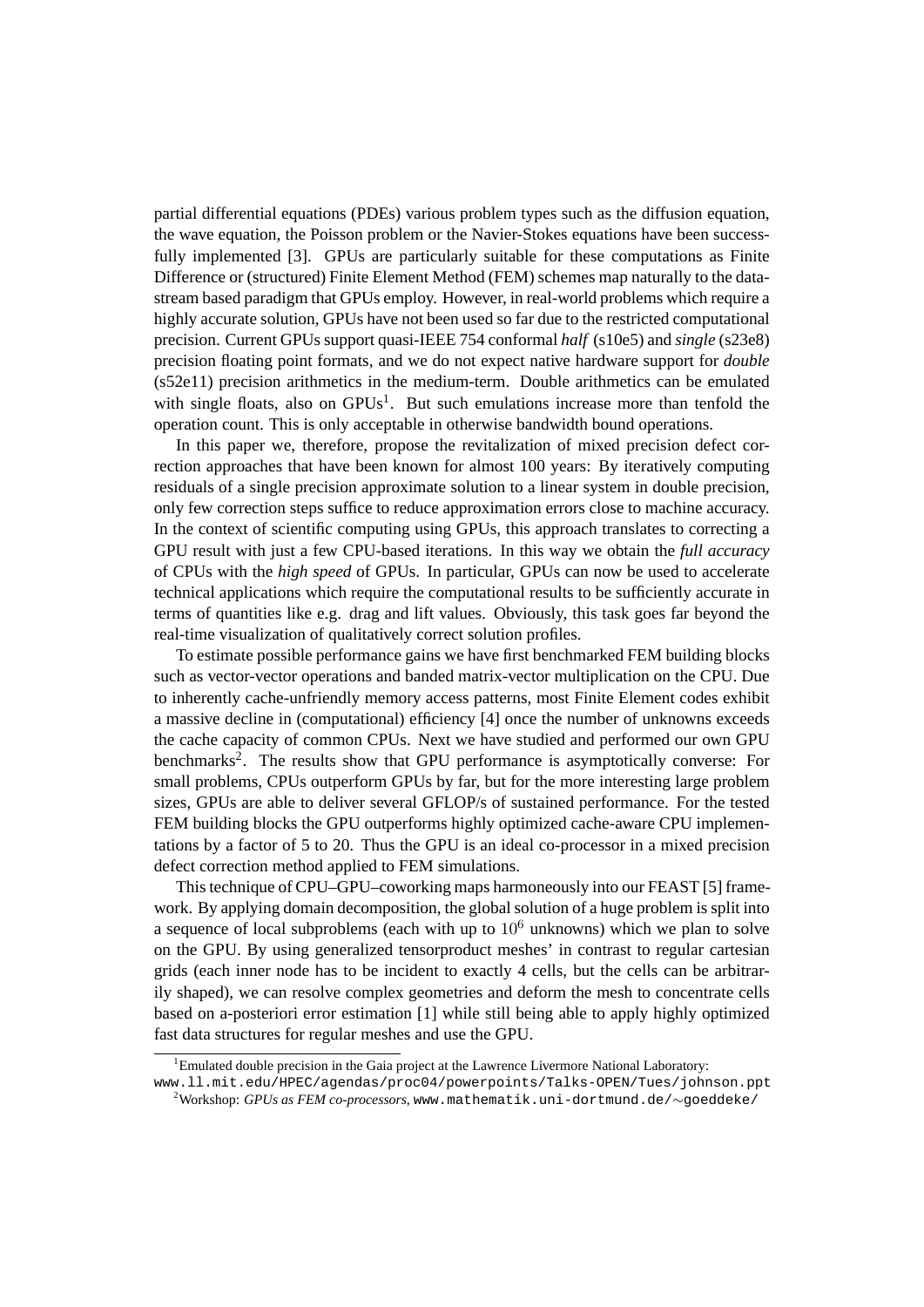The remainder of this paper is organized as follows. Section 2 describes and analyzes our approach; Section 3 provides a thorough evaluation w.r.t. robustness, accuracy and applicability. We finish with conclusions and future work in Section 4.

# <span id="page-2-0"></span>**2 CPU–GPU–Solver**

We present a mixed precision defect correction algorithm for the iterative solution of linear equation systems. The core idea of the algorithm is to split the solution process into a computationally intensive but less precise inner iteration running in 32 bit on the GPU and a computationally simple but precise outer correction loop running in 64 bit on the CPU. Our approach can be easily implemented on top of an existing GPU-based single precision iterative solver in applications where higher precision is necessary. The algorithm requires two input parameters,  $\epsilon_{inner}$  and  $\epsilon_{outer}$  as stopping criteria for the inner and outer solver respectively. Let  $A$  denote the (sparse) coefficient matrix, b the right hand side,  $x$  the initial guess for the solution and a scaling factor  $\alpha$ . Subscript  $32$  indicates single precision vectors stored in GPU memory and  $64$  indicates double precision vectors stored in CPU memory.

- 1. Set initial values:  $\alpha_{64} = 1.0$ ,  $\mathbf{x}_{32} = \mathbf{x}_{64} = 0$ .
- 2. Iterate inner solver until  $||\mathbf{b}_{32} A_{32}\mathbf{x}_{32}|| < \epsilon_{inner}$ .
- 3. Transfer inner solution to CPU and update outer solution:  $x_{64} \leftarrow x_{64} + \alpha_{64}x_{32}$ .
- 4. Calculate defect in double precision:  $d_{64} = b_{64} A_{64}x_{64}$ .
- 5. Calculate norm of defect:  $\alpha_{64} = ||\mathbf{d}_{64}||$
- 6. Check for convergence ( $\alpha_{64} < \epsilon_{outer}$ ); otherwise scale defect:  $\mathbf{d}_{64} = \alpha_{64}^{-1} \mathbf{d}_{64}$ .
- 7. Set new initial guess and RHS:  $x_{32} = 0$ ,  $b_{32} \leftarrow d_{64}$ , goto step 2

Note that only a single matrix-vector multiplication and norm calculation is required on the CPU in each iteration. This is the basic form of the algorithm. We are currently testing different variants and extensions and will report on them in the future. For example, a simple but effective performance increase can be obtained by not checking for convergence of the inner solver after every step, but checking heuristically at regular intervals depending on the expected convergence behaviour of the inner solver, e.g. a full-scale multigrid is converging much better than a conjugate gradient approach and thus requires less inner iterations and more frequent convergence checks. Our experiments (cf. Section [3.3\)](#page-4-0) indicate that this can be controlled effectively by adjusting the inner stopping criterion  $\epsilon_{inner}$ . Additionally, asynchroneous transfers for convergence checks are worth further examination. Instead of flushing the GPU pipeline for a read-back to the CPU of the norm of the defect, we may start the (potentially superfluous) next iteration on the GPU and wait for an asynchronous read-back to finish while the GPU is computing. Finally, we can exploit the fact that the GPU is idle when the defect correction is performed on the CPU.

Although here we are concerned with a 32/64 bit combination to obtain double precision results, it is worth mentioning that this defect correction method can also be used as a 16/32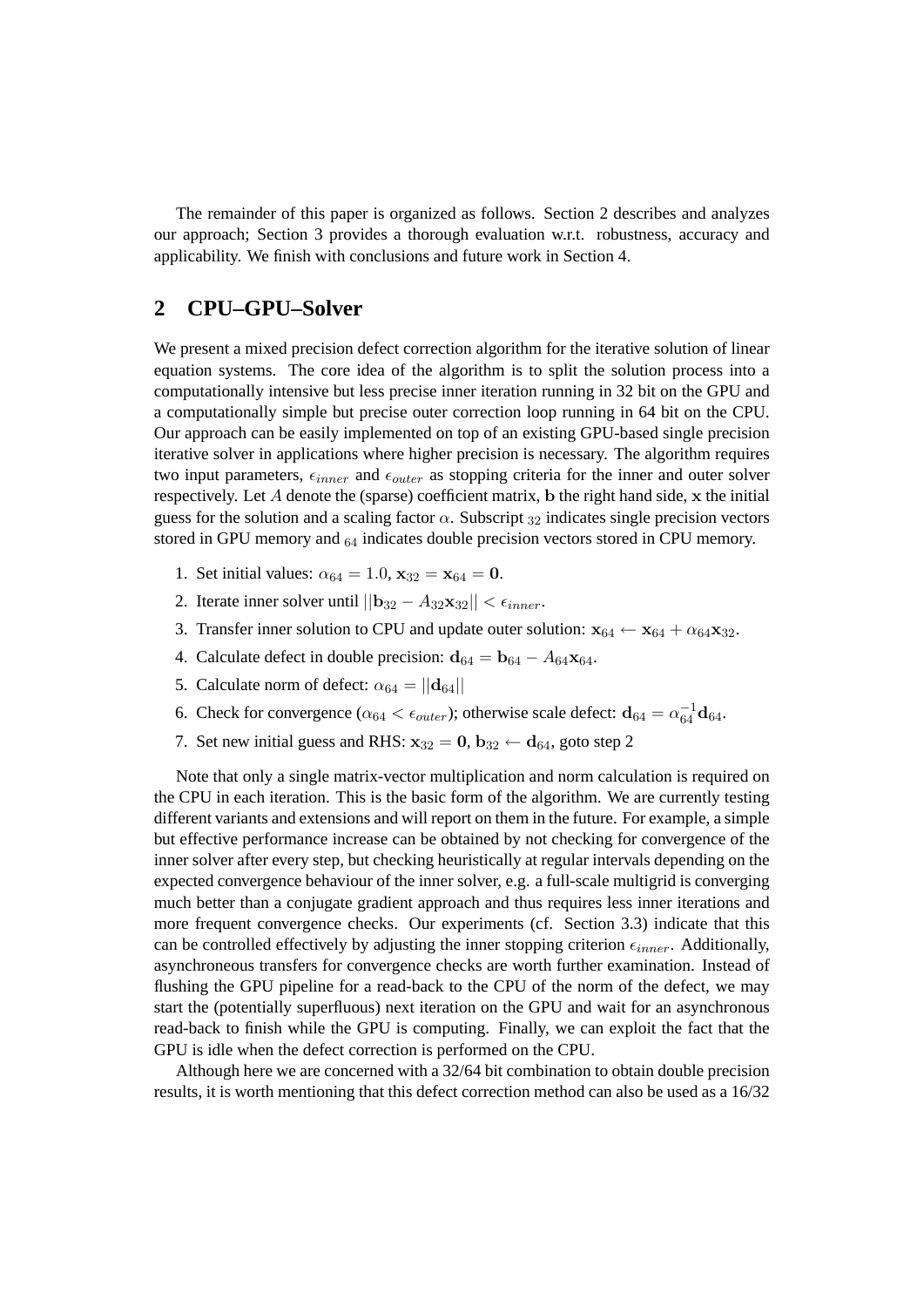bit combination on the GPU. Half precision results can be updated to single precision, while taking advantage of the 50% bandwidth reduction and the implied performance increase.

## **3 Evaluation and Results**

#### **3.1 Test description**

For a given test function, we solve the Poisson equation  $-\Delta u = f$  with Dirichlet boundary conditions on  $\Omega = [0, 1]^2$ . Conforming bilinear Finite Elements ( $Q_1$ ) are used for the spatial discretization for different levels of refinement ( $N = 3^2$  to  $N = 1025^2$  unknowns). Physically, this can be interpreted as calculating the deflection of a membrane fixed at its boundaries and stressed with the force distribution given by the right hand side. For sim-plicity, we use an unpreconditioned conjugate gradient<sup>[3](#page-3-0)</sup> solver. The error analysis below is performed with the test function  $\mathbf{u}_0(x, y) := x(1 - x)y(1 - y)$ . The error shown in Tables [1](#page-3-1) and [2](#page-4-1) is measured nodewise with the scaled  $l_2$  norm (approximate  $L_2$ ) of the analytic solution and our computed results. Reference data on the CPU is obtained using the cacheaware highly optimized FEAST simulation package [\[5\]](#page-5-3) on an Opteron 250 Linux node (4 GFLOP/s LinPack). GPU timings were taken on a GeForce 6800 graphics card (AGP).

#### **3.2 Influence of input data precision**

In the first test series, we analyze the influence of the input data precision on the overall error. The right hand side is therefore computed as the discrete Laplacian  $f := -\Delta_h u_0$ to avoid discretization errors and then used in double, single or half<sup>[4](#page-3-2)</sup> float precision. The computation itself is performed in the CPU reference solver and the GPU-based defect correction solver with full accuracy.

| $f_{16}$ (CPU)        | $f_{16}$ (GPU-CPU)    | $f_{32}$ (CPU)                                          | $f_{32}$ (GPU-CPU) $\parallel$ $f_{64}$ (CPU)                                                                                       | $f_{64}$ (GPU-CPU) |
|-----------------------|-----------------------|---------------------------------------------------------|-------------------------------------------------------------------------------------------------------------------------------------|--------------------|
| $2.333 \cdot 10^{-6}$ |                       |                                                         | $2.333 \cdot 10^{-6}$ $\parallel$ 7.718 $\cdot 10^{-10}$   7.717 $\cdot 10^{-10}$   2.750 $\cdot 10^{-13}$   2.806 $\cdot 10^{-13}$ |                    |
| $1.008 \cdot 10^{-6}$ | $1.008 \cdot 10^{-6}$ | $\parallel$ 7.726 $\cdot$ 10 <sup>-10</sup> $\parallel$ | 7.725 $\cdot$ 10 <sup>-10</sup>   1.051 $\cdot$ 10 <sup>-12</sup>   1.049 $\cdot$ 10 <sup>-12</sup>                                 |                    |

<span id="page-3-1"></span>Table 1: Error caused by varying input data precision ( $f_{16}$ ,  $f_{32}$  and  $f_{64}$ ) for a pure CPU solver and our combined GPU-CPU approach, both using double precision to solve until the norm of the residual drops below  $10^{-12}$ . Problem size  $N = 257^2$  and  $N = 513^2$ .

We observe that representing all involved vectors in double precision is essential. Although the computation is always performed in 64 bit, the reduction of the right hand side to 32 bit already costs approximately 3 digits of accuracy. The furthergoing reduction to 16 bit costs additional 3 digits. This shows that it does not make sense to improve the internal computational precision of the graphics pipeline without introducing a higher precision format for input and output. Even if the kernel programs on the GPU could compute in double precision this would be of little use if the input and output formats remained single float.

<span id="page-3-0"></span> $3$ The (unoptimized) implementation is based on the 'outdated' OpenGL pBuffer technique which implies additional performance penalties. We expect better performance with the new 'framebuffer object' technique.

<span id="page-3-2"></span> $4A$  CPU implementation of the half data type is available as part of the OpenEXR library.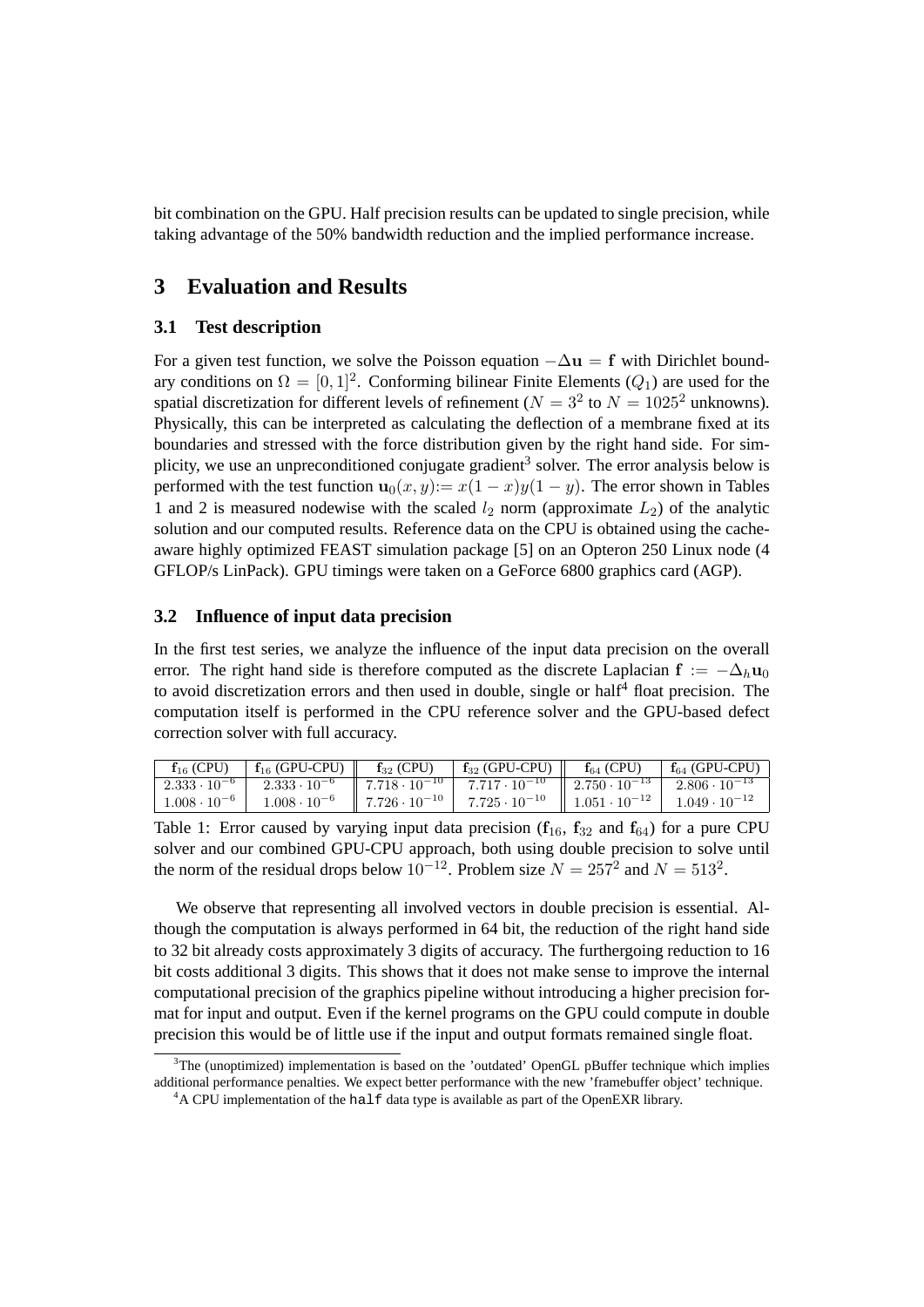Our defect correction approach, however, is very suitable for utilizing the reduced precision of GPUs in a way which does not harm the final result. We see that the GPU-CPU approach is hardly any worse than the pure computation on the CPU. Consequently, current GPUs may not be used for direct high precision computations, but are good at improving a double precision result via defect corrections.

#### <span id="page-4-0"></span>**3.3 Overall error and performance results**

In this test we analyse the overall error of the continuous problem and the performance of the different approaches. The right hand side  $f := -\Delta u_0$  is computed with the continuous Laplacian to obtain the continous problem  $-\Delta u = f$  in  $\Omega$  with the analytically known solution  $\mathbf{u} = \mathbf{u}_0$ . We run the pure CPU and the GPU-CPU solver at half, single and double precision, with the input data in the corresponding precision and solve until  $\epsilon_{outer} <$  $10^{-12}$ . Table [2](#page-4-1) summarizes the computed differences to the analytical reference solution for different refinement levels (number of unknowns).

| N               | CPU <sub>16</sub>     | GPU-CPU16             | CPU <sub>32</sub>     | GPU-CPU32             | CPU <sub>64</sub>     | GPU-CPU64             |
|-----------------|-----------------------|-----------------------|-----------------------|-----------------------|-----------------------|-----------------------|
| $3^2$           | $5.208 \cdot 10^{-3}$ | $5.208 \cdot 10^{-3}$ | $5.208 \cdot 10^{-3}$ | $5.208 \cdot 10^{-3}$ | $5.208 \cdot 10^{-3}$ | $5.208 \cdot 10^{-3}$ |
| $5^2$           | $1.444 \cdot 10^{-3}$ | $1.509 \cdot 10^{-3}$ | $1.440 \cdot 10^{-3}$ | $1.440 \cdot 10^{-3}$ | $1.440 \cdot 10^{-3}$ | $1.440 \cdot 10^{-3}$ |
| $9^2$           | $2.675 \cdot 10^{-4}$ | $7.556 \cdot 10^{-4}$ | $3.869 \cdot 10^{-4}$ | $3.869 \cdot 10^{-4}$ | $3.869 \cdot 10^{-4}$ | $3.869 \cdot 10^{-4}$ |
| $17^{2}$        | $4.047 \cdot 10^{-4}$ | $2.332 \cdot 10^{-3}$ | $1.015 \cdot 10^{-4}$ | $1.016 \cdot 10^{-4}$ | $1.015 \cdot 10^{-4}$ | $1.015 \cdot 10^{-4}$ |
| 33 <sup>2</sup> | $2.120 \cdot 10^{-3}$ | $2.253 \cdot 10^{-3}$ | $2.611 \cdot 10^{-5}$ | $2.648 \cdot 10^{-5}$ | $2.607 \cdot 10^{-5}$ | $2.607 \cdot 10^{-5}$ |
| $65^2$          | noise                 | noise                 | $6.464 \cdot 10^{-6}$ | $8.324 \cdot 10^{-6}$ | $6.612 \cdot 10^{-6}$ | $6.612 \cdot 10^{-6}$ |
| $129^2$         | noise                 | noise                 | $1.656 \cdot 10^{-6}$ | $8.554 \cdot 10^{-6}$ | $1.666 \cdot 10^{-6}$ | $1.666 \cdot 10^{-6}$ |
| $257^2$         | noise                 | noise                 | $5.927 \cdot 10^{-7}$ | $2.781 \cdot 10^{-5}$ | $4.181 \cdot 10^{-7}$ | $4.181 \cdot 10^{-7}$ |
| $513^2$         | noise                 | noise                 | $2.803 \cdot 10^{-5}$ | $1.119 \cdot 10^{-4}$ | $1.047 \cdot 10^{-7}$ | $1.047 \cdot 10^{-7}$ |
| $1025^2$        | noise                 | noise                 | $7.708 \cdot 10^{-5}$ | $4.463 \cdot 10^{-4}$ | $2.620 \cdot 10^{-8}$ | $2.620 \cdot 10^{-8}$ |

<span id="page-4-1"></span>Table 2: Errors for different solver accuracies both on the CPU and on the GPU.

First let us note that in a given visualization of the results, there is no discernible difference for  $N \geq 17^2$ , whereas the quantitative differences are obvious from Table [2.](#page-4-1) The impact of the solver accuracy is clearly visible: Despite the simplicity of the test function, half and single precision are insufficient to approximate it using a Finite Element discretization. For the first few levels, the discretization error dominates and decreases by the expected factor of 4 in each refinement (increase in problem size  $N$ ). From level 3 and 6 on (half and single precision respectively), the lack of precision dominates the error and even worse, further refinement of the computational mesh increases the error due to worse matrix conditioning. Additionally, observe the difference in accuracy in half and single precision between the CPU and the GPU. On the other hand, the defect correction algorithm yields the same accuracy as the reference solver running completely on the CPU in double precision, independent of the inner threshold.

For the performance comparison, we only take  $N \ge 257^2$  into account, since the CPU with its large cache naturally outperforms the GPU for smaller problems. Table [3](#page-5-5) summarizes runtimes and iteration counts depending on the inner stopping criterion. It shows the overall GPU timings including the necessary data transfer and the CPU corrections.